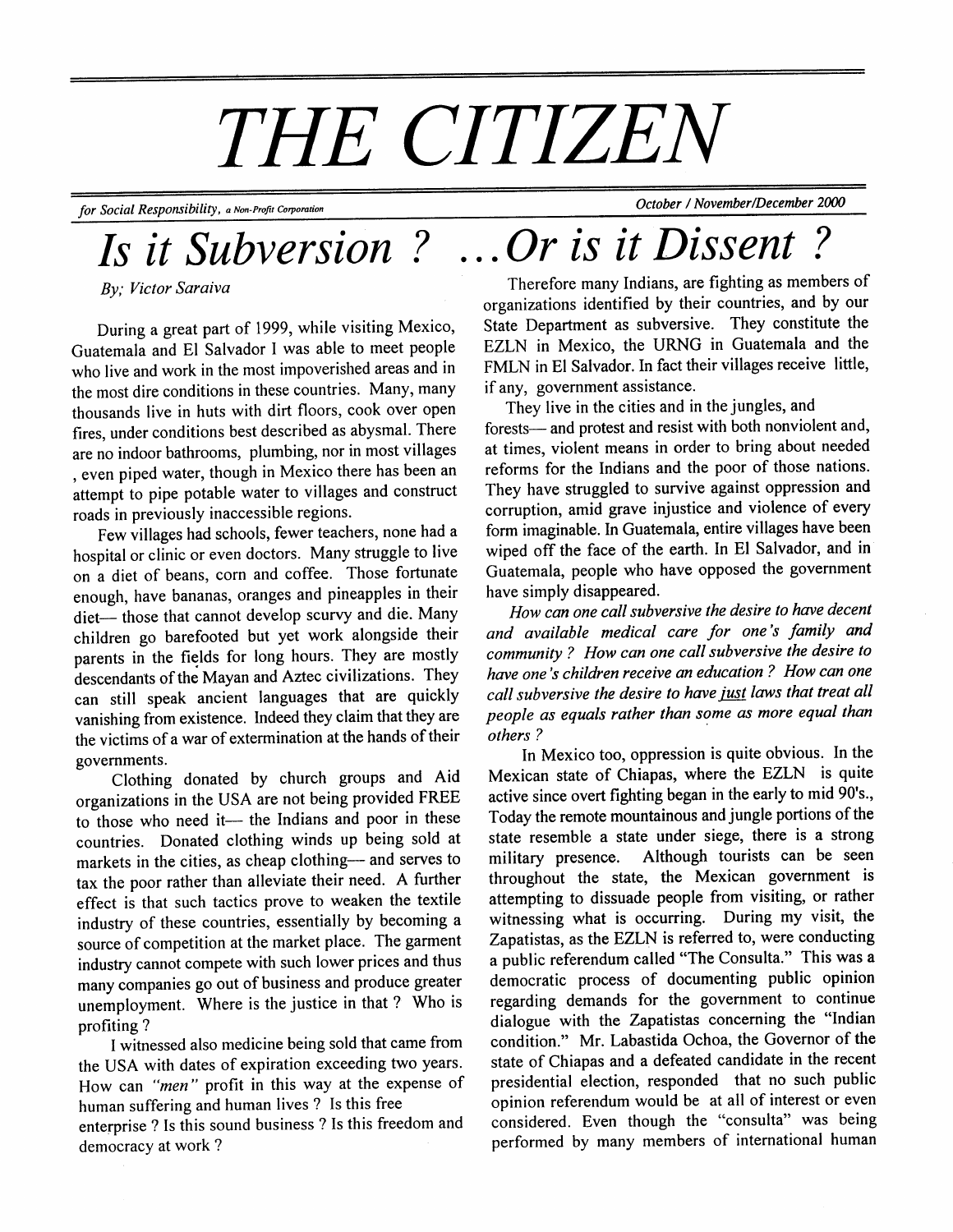rights organizations. Such is the state of affairs of how people are being treated by a so called "democratic government." Children are not being schooled because the uneducated, the illiterate, are easily controlled and made to accept the most dire of living conditions. According to a Mexican army general with whom I struck conversation; "peasants are easily controlled because they are so religious and tend to believe what they are told. We have much religion here". They can be made to work for pennies a day since they know not the value of their work or the "inalienable rights" that they should enjoy as human beings and as citizens of their country. Therefore it is not in the interest of those who own large expanses of agricultural land to have educated workers. It is not in the interest of businesses, which can easily sell commodities produced at lower prices, (made possible at the expense of cheap labor as a result of human want, and suffering)- pay higher wages. Desperate starving people also become easy prey and are easily convinced to participate in smuggling and drug traffic, still paid poorly but once again helping to generate huge profits for the corrupt.

General corruption in government has become the rule. In Guatemala, for instance, the black market is seen as a "legitimate business." Loan sharks, who double as money changers abound in the streets throughout the country. In fact those who have foreign currencies, other than US dollars cannot exchange their currencies at any Bank in the country, only on the street through the black market, can it be done. So brazen are these operations, that upon my clearing customs, a customs official "informed" me that the money changers were good people who would give me a good rate. The same was conveyed to me when I attempted to exchange Mexican Pesos at the National Bank of Guatemala, in the nation's capital; "We do not exchange any currency except US Dollars. Try the black market."

In December 1999, Guatemala elected a new president, amid seemingly "democratic elections." Alfonso Portillo, a lawyer and self confessed murderer was elected its new president. Today 80% of the country's 11 million people live *below* the poverty line.

In my travels through the mountains and jungles, of Central America I witnessed what our nation's leaders consider subversive, and I say they know not what subversion is. Since Eisenhower, every administration has contributed to the chaos and poverty of our southern neighbors because of a fear tied to "national security issues." Our nation's leaders have willingly confused

dissent with subversion. They have supported tyrants and fascists, gain control and exercise that control over millions of honest, hard working, impoverished and defenseless people. How have we done it, you ask ? Why have we done this in the name of *national security* ?

What is national security ? It is a concept, a way to define threats to our way of life, to our institutions, and generally to the people of this nation. These threats are presumed to be destructive, possibly causing.loss of property and even life. Thus we have agencies that work to prevent such threats from becoming realities. Such agencies include the FBI, and outside our borders "quasipolice" agencies such as the CIA and military intelligence. They are all controlled in one form or another by a secret agency created by executive order on November 4, 1952, by President Harry Truman- the National Security Agency. The agency itself employs in excess of ten thousand people, although there are divisions that employ many thousands more. According to some sources the total of committed employees approaches fifty thousand. However the exact number may be several times this figure. So secret is the NSA that Congress in 1959 passed Public Law 86-36 Section 6 which stated; "Nothing in this act or any other law...shall be construed to require the disclosure of the organization or any function of the National Security Agency, or any information with respect to the activities thereof, or of the names, titles, salaries, or number of the persons employed by such Agency."

Despite its size and power, no law has ever been enacted that can prohibit this agency from engaging in any activity. It is essentially "above the laws" of this land. Its budget is in the billions of dollars. It can essentially plan and execute any policy in the name of national security, without any debate or input from Congress or the people of this nation.

One of the first covert missions planned by the NSA and implemented by the CIA, was operation PBSUCCESS. It essentially was a covert operation which destabilized a democratically elected government in Guatemala and substituted it with a fascist dictatorship. PBSUCCESS was a prototype intelligence operation which used intimidation, terrorism, assassination, sabotage and the development of the use of paid mercenaries in the guise of "freedom fighters" to interfere in another nation's affairs. PBSUCCESS succeeded in destabilizing the Arbenz government of Guatemala in 1954 and empowering a dictatorship led by Castillo Armas, a fanatic who likened himself to Hitler.

The USA orchestrated the coup, sponsored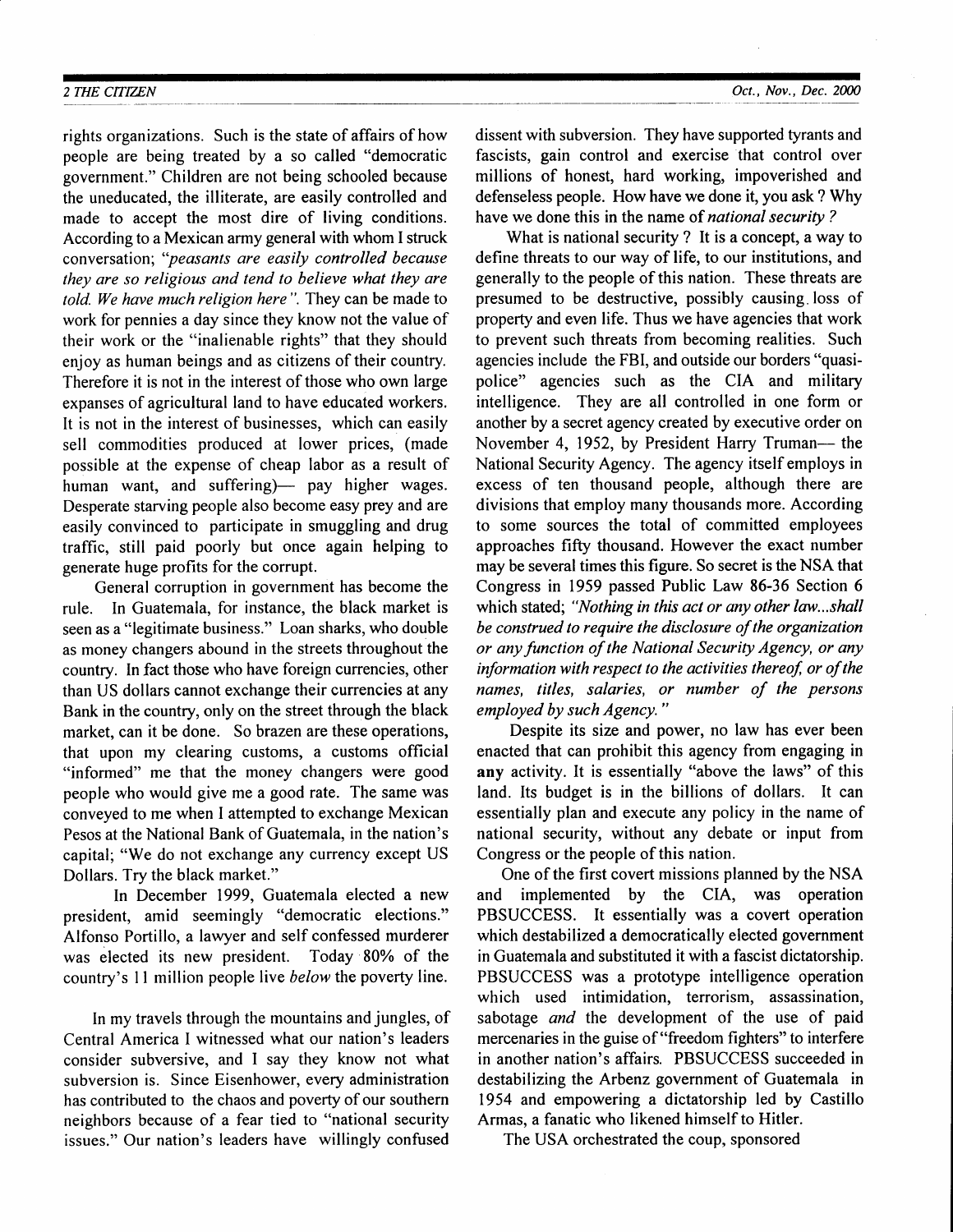### 3 THE CITIZEN

and trained paramilitary goon squads that rounded up and assassinated intellectuals, labor and political leaders, as well as human rights activists, altogether over 2,000 people. These methods were later repeated in Argentina, Chile, El Salvador, Nicaragua and again in Guatemala in the mid  $1960's$  and again in the  $1980's$ . Hundreds of thousands have perished in Latin America alone, thanks to our tax dollars.

Declassified memos from the CIA obtained through freedom of information requests have shown that our nation's intelligence agencies were instrumental in the developing of tactics of mass murder in Latin America in order to silence voices of dissent. Lists of people targeted for execution were traced to US sources of intelligence gathering. both in Guatemala and in Chile. Copies of said lists have been made public and paint a grim picture of the brutality of such methods to quash those who disagree with their governrnent's policies or who crusade for better living conditions within nations at our doorstep. In order to distance themselves from these tactics, the CIA used Argentinian military personnel in Central America as military "advisors" who directed such terror tactics, at the command of CIA operatives who worked in the background. Training in such methods was accomplished at an American army base in the State of Georgia, where the "School of the Americas" is located. Among the things taught to foreign armies, are methods of torture, right here in the USA at the School of the Americas !

Recently, the United States Senate passed a bill that would allow victims of terrorism to collect court awarded damages from countries that sponsor terrorist activity. Ironic indeed since the USA has been the single most initiator of government sponsored terrorism in Latin America and elsewhere.

Terror has not limited itself to outside our borders. During the 1970's the CIA together with the Pinochet government of Chile, developed Operation Condor which sought to trace the whereabouts of "leftist agitators" who had fled countries in turmoil and have them returned to their countries of origin so that they could be murdered, or if this was not possible then to "terminate" them in the country where they now lived. Former Chilean ambassador Orlando Letelier was one such victim who was assassinated in Washington D.C. in 1976, at the command of the Pinochet regime. CIA has denied complicity with Operation Condor, however the status quo at CIA is to "deny everything". An ironic contradiction to the agency's motto- the truth shall set ye free.

In our own Declaration of Independence our forefathers wrote the following:

> "Governments are instituted among Men deriving their just powers from the consent of the governed. That whenever any Form of Government becomes destructive of these ends, it is the Right of the People to alter or to abolish it and to institute new government laying its foundation on such principles and organizing its powers in such form, as to them shall seem most likely to effect their Safety and Happiness."

In this light, who are the true subversives; we who meddle in the internal affairs of other nations- such as Chile, Guatemala, Grenada, Nicaragua, El Salvador; or those who emulate the spirit so eloquently presented in our own Declaration of Independence, and who have the courage to fight, if need be, for justice and freedom from oppression ?

### In Search of Dissent in America

On a recent visif to Mexico in 1998, Louis Freeh, Director of the FBI, commented that the FBI was entering into a new challenging mission and course. Asked by journalists what he meant, he declined further comment. His visit coincided with the FBI's assistance to Mexico in forming a new Federal Police agency, described as a Federal Preventive Police organization. A preventive force seeks to prevent crime before it happens, stated Freeh. Mexico's "Federal Preventive Police " initiated operations January 1999. Their precise duties have been described in vague terms. Meanwhile the FBI, has enlisted into its ranks thousands of new operatives, although crime figures are down. The specific duties of these new agents has not been identified.

Also of late, the FBI has initiated Operation Carnivore, which is a domestic variation of the NSA's Operation Echelon. The USA currently intercepts all conrmunications worldwide; fax transmissions, e-mails, as well as telephone calls. This Operation is called ECHELON. Computers then, using artificial intelligence, gather information about the content of these private calls throughout all nations of the world. No conversation is private anywhere !

Since there are laws in this country prohibiting such practices, ECHELON is not authorized to "spy" on American communications. The fact though, is that no one knows whether ECHELON also targets American communications. Thus the FBI, has sought Congressional approval for a copy of ECHELON, which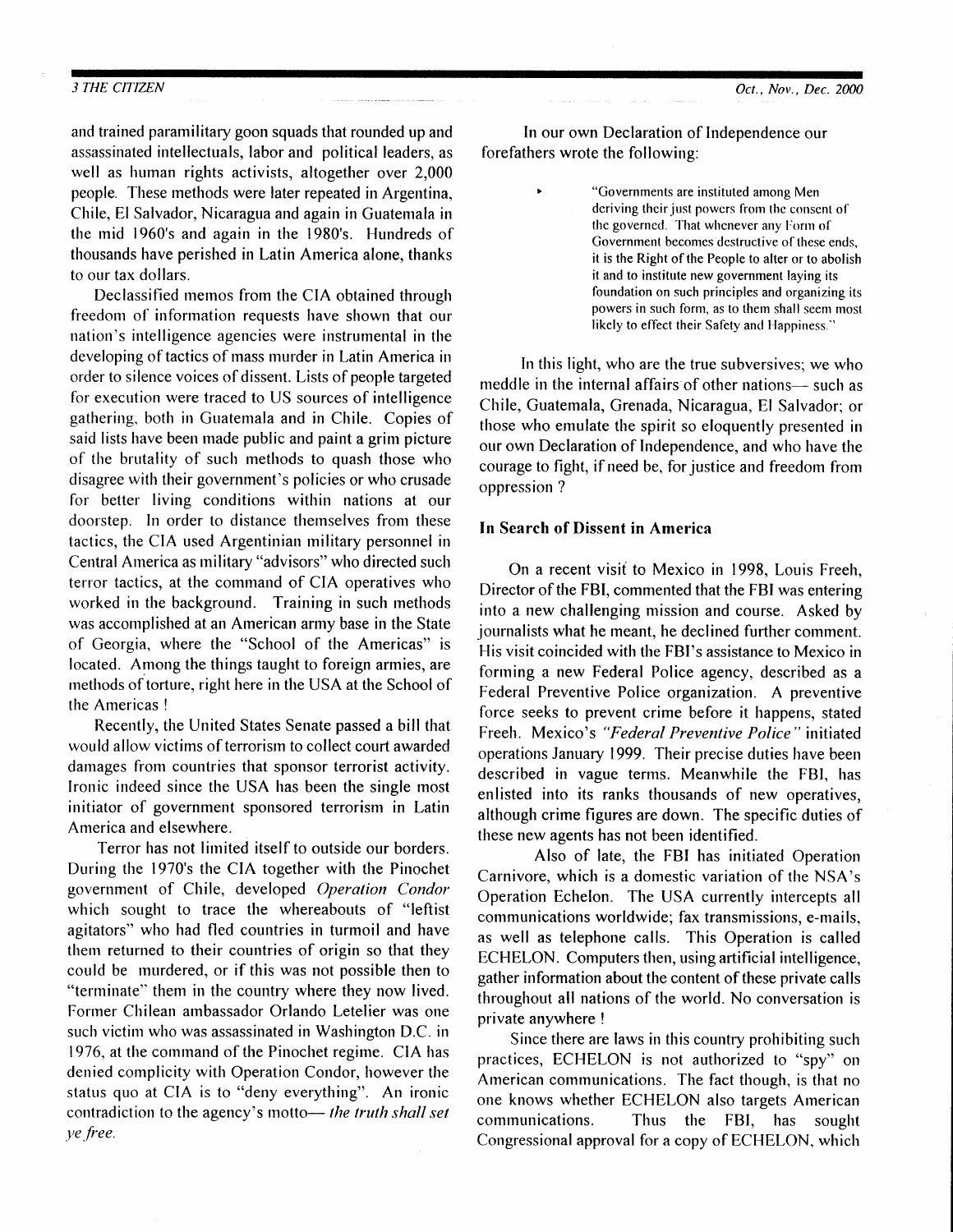### 4 THE CITIZEN

is called CARNIVORE. Typically the FBI states that CARNIVORE will target e-mail communications, however once "the foot is in the door" privacy in domestic communications becomes a mute point.

Of interest is whether ECHELON seeks to identify "subversive" elements across the world, and CARNIVORE at home. We have seen how the CIA and the NSA label dissent as subversion abroad. We have also seen the consequences of being labeled subversive abroad.

### Living with BIG BROTHER

"To the future or to the past, to a time when thought is free, when men are different from one another and do not live alone-- to a time when truth exists and what is done cannot be undone. From the age of uniformity, from the age of solitude, from the age of Big Brother...

From Nineteen eighty four, by George Orwell

1984 has come and gone, the year that is, without the least reflection or realization of Orwell's premonition. Or has it ? During the 1960's the NSA implemented Operation Minaret, which targeted influential Americans and collected ongoing intelligence information. Some of these included; Joan Baez, Dr. Benjamin Spock, Dr. Martin Luther King Jr., Eldridge Cleaver, the Reverend Abernathy, and leading Quakers (source: The Puzzle Palace).

The existence of such intelligence operations bring the dawn of a new age— the age of BIG BROTHER, an Orwellian world where what one thinks, and what one says lays bare the possibility of retribution, and of a frightening level of control of society, in fact of the future of all societies, through the whims of a truly small minority of people who are not regulated by any democratic principles. More than privacy is at stake, freedom and democracy is at stake, not just here but across the entire world. The USA is on the fringe of doing what it accused the USSR, during the cold war, of trying to do— world domination and control !

In 1981 discussions were held in our nation's capitol concerning the reactivation, in some form, of the House Un-American activities committee (HUAC). This occurred during the Reagan presidency, and before the Iran-contra fiasco was to become a major scandal. Why is this important? Because it establishes a background, a mentality very much present in Washington, then and pervasive even now, concerning the relationship between, some of our government's institutions which have essentially created -- "Big Brother", and those

governed--the people. Central to this issue of control, is how "national security" is defined and interpreted.

What we cannot deny is the existence of mounting evidence of a paranoid foreign policy which is creating hatred of this country abroad among the hearts and minds of millions of ordinary people who inhabit the same world that we do. Mounting evidence of our continued support of undemocratic principles at work that condone torture, assassination, and the violation of civil rights, is doing much harm to our nation's image abroad.

Who decides what is acceptable, what is truth, what is just and what is subversive ? By what measures is human thought and action evaluated ? If alive today, could George Washington and Thomas Jefferson be on NSA and CIA "hit lists" tomorrow ?

### Witnessing Terror

The following poem was written by Victor Jara, a popular songwriter and poet from Chile who was detained by security forces in Chile at the outbreak of Pinochet's coup d'état, which was made possible by the CIA. Mr. Jara's name was listed in the US sponsored, infamous list of subversives and was taken along with thousands of others to Chile's soccer stadium in the capital city. Mr. Jara perished two days later.

While he waited to be interrogated, he wrote the following poem which was memorized by many others who shared his fate. Somehow the poem was smuggled out. It lays testimony to the dangers of government sponsored terrorism, and the effects of the political "witch hunts" of our age.

### Chile Stadium

There are five thousand of us here in this part of the city. We are five thousand. I wonder how many we are in all in the cities and in the whole country? Here alone are ten thousand hands which plant seeds and make the factories run. How much humanity exposed to hunger, cold , panic, pain, moral pressures, terror and insanity? What horror the face of fascism creates !

> How hard it is to sing when I must sing of horror. Horror which I am living. Horror which I am dying. To see myself among so much horror and so many moments of infinity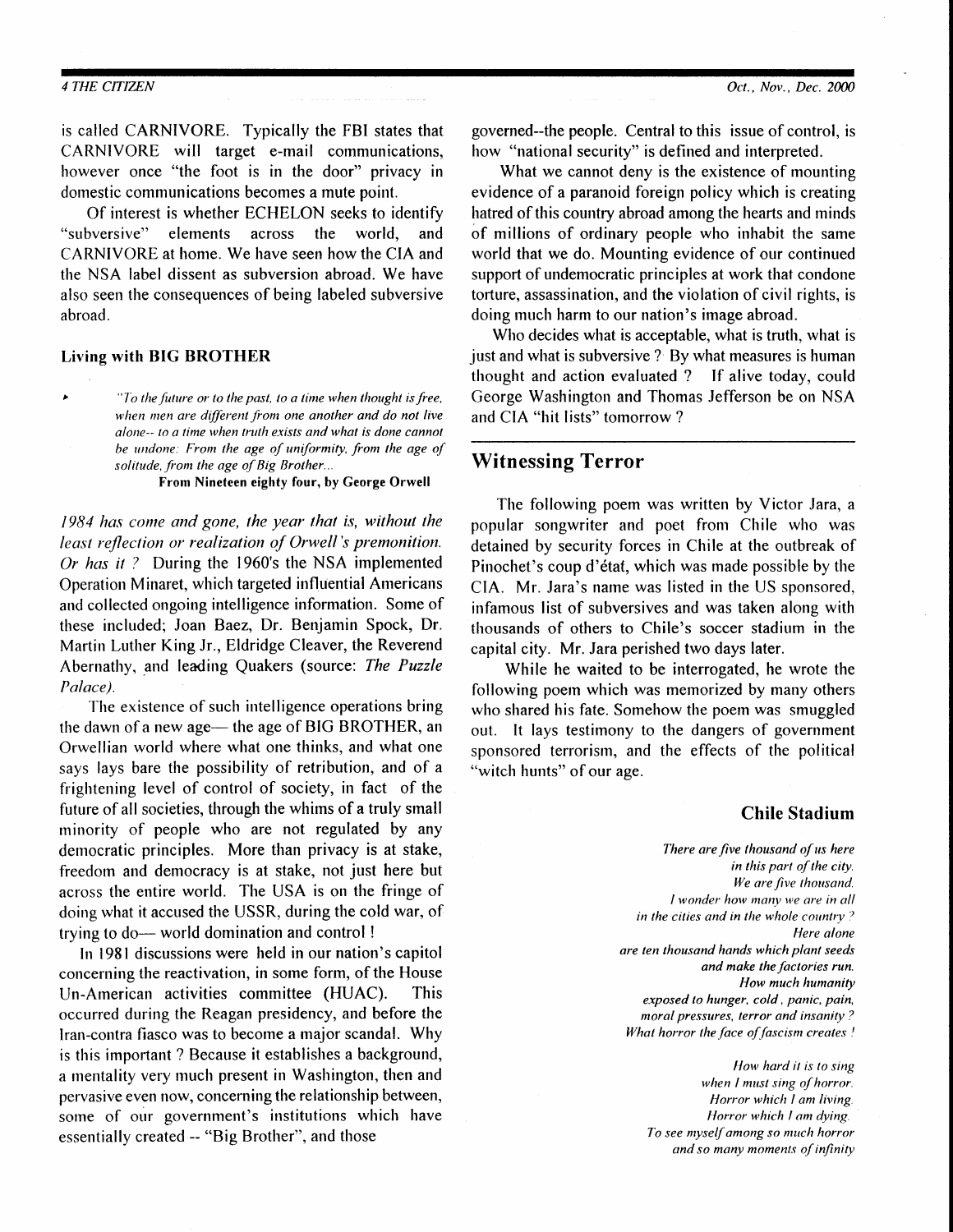in which silence and screams are the end of my song. What I see I have never seen. What I have felt and what I feel will give birth to the moment....

*Victor Jara*, poet and songwriter was assassinated at Santiago National Stadium, Chileby Pinochet's security forces Sept 12, 1973

### More Information

on the drug issue can be found on the Internet concerning symptoms, treatment, referrals, research, and parenting at;

> www.drughelp.org<br>www.casacolumbia.org www.christians-in-recovery.org www.redribbonworks.org www.pta.org/commonsense/

On CIA operations...

Bledowska and Bloch, KGB/CIA, Intel, Counterintel Ops, Exeter, 1987.

 $\ldots$  in Guatemala:

Gleijeses, Piero, Shattered Hope, Princeton Univ. Press 1991. Harbury, Jennifer, Searching for Everado, Warner Books, 1997. Schlesinger S. and Kinzer S. Bitter Fruit. Harvard Univ. Press 1999.

... In Chile;

Chavkin, Samuel, Murder of Chile, Dodd Mead and Co., 1982

On National Security issues...

National Insecurity, Craig Eisendrath (ed.), Temple Univ Press, 2000.

On the NSA...

Bamford, James, The Puzzle Palace, Penguin Books, 1983.

...on Operation ECHELON;

www.epic.org

### Editorial

We celebrate our nation's history; its battles, its heroes, its martyrs and all its glory. Washington, Jefferson, John Paul Jones, Paul Revere, Thomas Paine, Benjamin Franklin- all men who by virtue of courage, bravado, intelligence, and a sense of political justice helped to mold not only a nation but also a new type of government--the Republic. The Republic was a step ahead of the times, it was government by the people, for all the people rather than government by the rich, for the rich, such as the rule by Kings and noble families was the rule in the 1700's. The American Revolution was an assault on not just the English empire but also on a way of governing-- "no taxation without representation. "

Our history proclaims that we as a people, had the right to establish our own destiny. What a sad lament then to recognize our nation as hypocritical to its roots ! When people of other countries seek to throw off the shackles of oppressors and tyrants why is it we invariably find our foreign policy supporting the wrong side ? Even worse, how frightening it is to discover the extent of our nation's involvement in sordid events which have created great upheaval and great injustice. The justification for this, cannot be found as the planting of seeds of democracy.

Ours is the most powerful and advanced nation on this planet ! We fear no one. We invade islands like Grenada, small nations like Haiti and Panama and bomb rogue states like Iraq and Lybia. And we blockade nations at our doorstep for forty years because they are communist dictatorships which violate democratic principles and the rights of a people to be free. Economic blockades can go on for forty years leaving an island nation with little in the way of food and medical supplies but after all it is all in the interest of democracy.

What hypocrites we are ! If we were in fact so concerned for the rights and liberties of people around the world, why did this nation remain silent for so long concerning South Africa ? Why do we look the other way when nations like Saudi Arabia condones slavery within its borders ? Why do we continually arm and train the armies and security forces of fascist dictators ? Why do we sit on the sidelines and watch people of other nations like Rwanda, lndonesia, Serbia, and other nations slaughter tens and hundreds of thousands of people, while we do nothing ? It took years for our nation to respond to the genocide in the Balkans and in East Timor.

Hunger and extreme poverty claim the lives of millions in Africa. The life expectancy of citizens of that continent, on average, live no more than 40-45 years as per statistics of the United Nations. What greater violence to liberty can there be, than the neglect caused by poverty and hunger to children, the elderly and entire generations ? Yet our nation has shown little concern, in fact we have over the years supported terrorists in Africa, like Savimbi in Angola, a U.S. labeled "freedom fighter" who has been responsible for laying hundreds of thousands of land mines in Angola, making it the most mined nation on Earth. Thousands have been killed or maimed, adults and children alike. Mines which in great measure have been provided by the USA, to Savimbi's forces who continue to fight against a democratically elected leftist government. Where is our concern for liberty to be found in this case ?

The recent violence in the Middle East lays testimony to how our nation is increasingly seen in the eyes of millions of people around the earth. We support Israel, and watch on our TV screens as kids who throw rocks and unarmed civilians, are shot dead by Israeli soldiers. What kind of screwed up priorities are we following whence life, liberty and justice has come to signify nothing, while politics and alliances everything ?

Much of our foreign policy is fashioned in the interest of big business guised as "national security" or as some have stated: in "a paranoid sense of national insecurity." Things must change. In the name of justice, in the name of humanity, things must change.